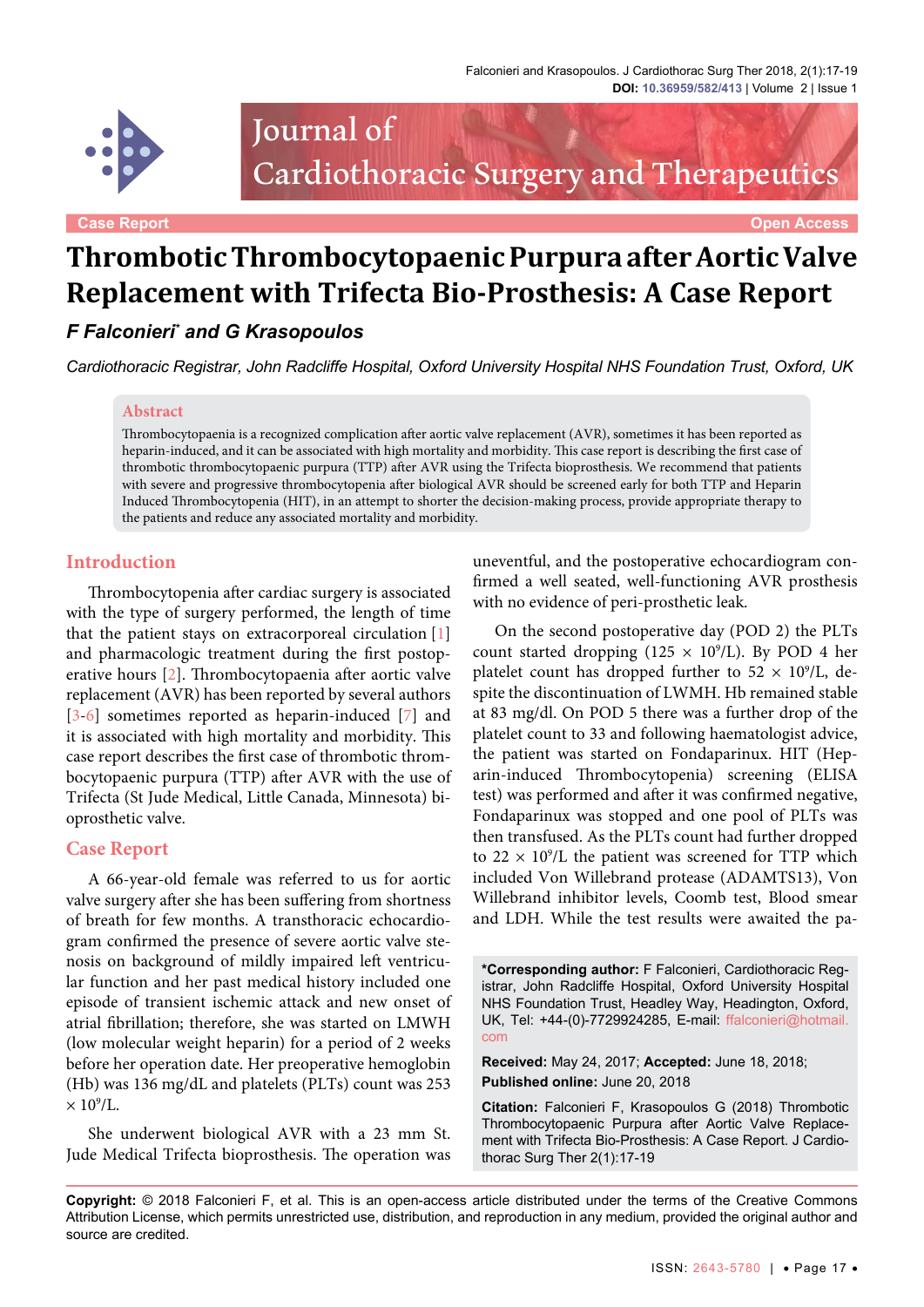<span id="page-1-0"></span>

POD8 PLTs count 22 (ELISA results false negative, Fondaparinux stopped,1 pool PLTs transfused); 51: POD9 vWs protease (ADAMTS13), vWs inhibitor, Coombs, LDH sent, POD16 TTP diagnosis confirmed; 20: POD17 (Plasma Exchange × 6); 236: POD25 (PLTs count normalised).

tients PLTs count dropped to  $12 \times 10^9$ /L, despite further transfusion of two more pools of PLTs. Two weeks after surgery the diagnosis of TTP was confirmed, the patient underwent plasma exchange (PEX). In plasma exchange, the removed plasma was discarded, and the patient received replacement donor plasma, with quick recovery of her PLTs count to the baseline level. The patient was discharged home with PLTs counting at  $230 \times 10^9$ /L. The patient was followed up in our outpatient department and she was found to be clinically well with normal count of PLTs [\(Figure 1](#page-1-0)).

### **Discussion**

After cardiac surgery platelets count can drop significantly. As described in literature, this is mainly caused by the type of the operation and its complexity, the length of time on cardiopulmonary bypass and anti-coagulation therapy during the first postoperative hours [[1](#page-2-0)[,2\]](#page-2-1). Cases of thrombocytopaenia after aortic valve replacement (AVR) has been reported by several authors and sometimes reported as heparin-induced, with associated mortality and morbidity [\[6](#page-2-3),[7](#page-2-4)].

In 2009 Thielmann, et al. [\[7\]](#page-2-4) published a study where postoperative cardiac surgical patients were screened for HIT antibodies, when PLTs dropped to less than 50% of the baseline level or less than  $50 \times 10^9$ /L and compared the outcomes in HIT-antibody-positive and HIT-antibody-negative patients. As result they found that patients in whom a low platelet count prompted testing for HIT antibodies had a high mortality, independent of whether heparin-dependent antibodies were present, indicating that a persistently lowered platelet count is a bad prognostic sign after cardiac surgery.

Hilker, et al. [[3](#page-2-2)] described thrombocytopenia following AVRs with Carpentier Edwards Perimount and Sorin Biomedica Freedom SOLO bioprosthesis. A slower recovery of PLTs counts in the SOLO-group was seen for all used valve sizes and it was not related to the duration of bypass time nor with patient's age. The authors speculated that the observed thrombocytopenia was due to transient, unspecific activation of platelets which led to a diffuse consumption and lower platelet levels, but they could not comment on real cause or the clinical implications of this phenomenon.

Van Straten, et al. [\[5](#page-2-5)] have looked into thrombocytopaenia following AVR with biological and mechanical prosthesis. They found that patient after AVR with Carpentier-Edwards Perimount and Medtronic Freestyle stentless bioprosthesis had significantly lower postoperative platelet count in comparison to patients receiving ATS and St. Jude Medical mechanical prostheses; while in their analysis there was no difference identified between the Sorin Freedom Solo and all other valve prostheses.

Ravenni, et al. [[6\]](#page-2-3) have observed postoperative thrombocytopaenia after AVR with Sorin Freedom Solo, Medtronic Mosaic and the Sorin Mitroflow bioprosthesis, which was more pronounced for the Sorin Freedom Solo valve. Their observed thrombocytopenia after AVR with biological prostheses was not associated with any major postoperative complication.

At the best of our knowledge, low PLTs count has never been described as secondary to thrombotic thrombocytopenic purpura (TTP) after AVR with SJM Trifecta bioprosthesis. In this case report and following the diag